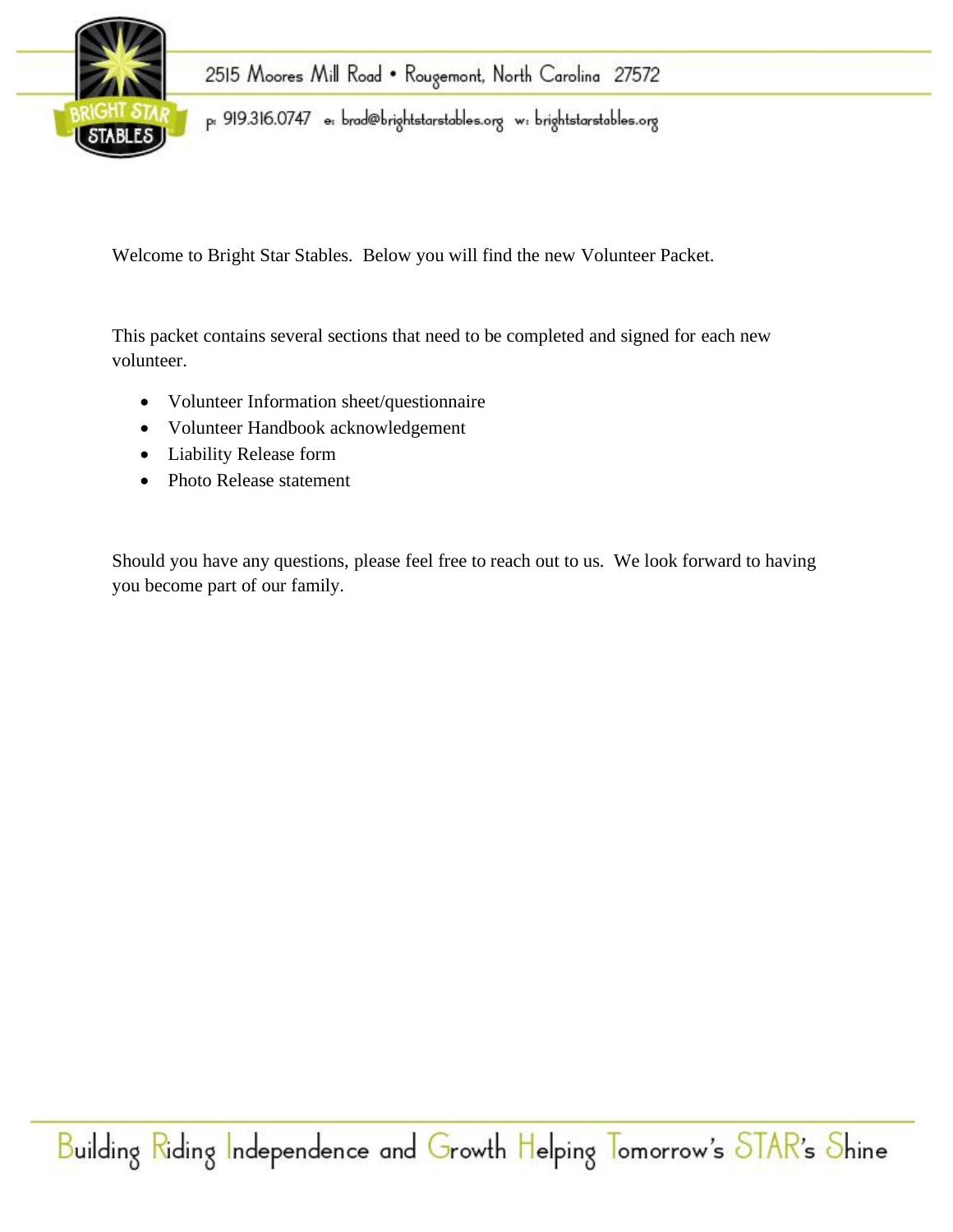|                                                   | 2515 Moores Mill Road • Rougemont, North Carolina 27572                |  |  |  |
|---------------------------------------------------|------------------------------------------------------------------------|--|--|--|
| <b>STABLES</b>                                    | p: 919.316.0747 e: brad@brightstarstables.org w: brightstarstables.org |  |  |  |
| <b>VOLUNTEER INFORMATION SHEET</b> (please print) |                                                                        |  |  |  |
|                                                   |                                                                        |  |  |  |
|                                                   |                                                                        |  |  |  |
|                                                   |                                                                        |  |  |  |
|                                                   |                                                                        |  |  |  |
|                                                   | Phone # $(H)$ (W) (Cell) (Cell)                                        |  |  |  |

E-Mail Address \_\_\_\_\_\_\_\_\_\_\_\_\_\_\_\_\_\_\_\_\_\_\_\_\_\_\_\_\_\_\_\_\_\_\_

\*\*Please note that BRIGHT STAR STABLES will not accept applicants into our volunteer program who have been arrested for, or convicted of crimes against persons and/or animals. You may be subject to a background check as part of this application process.

#### **CONFIDENTIALITY AGREEMENT**

Bright Star Stables recognizes the right of participants and their families to have privacy over any information that may be personal or sensitive. In order to respect that right, we require all volunteers and staff to sign a non-disclosure agreement. Any persons violating these policies will be subject to penalties ranging from reprimand to alteration of responsibilities to termination and legal action. Information considered to be confidential includes all medical, familial, social, referral, personal & financial concerns regarding a participant and/or his/her family. Such information is considered confidential regardless of how it is obtained, whether directly from the participant or family, BRIGHT STAR STABLES staff, volunteers or others in association with BRIGHT STAR STABLES, or inadvertently from other sources, such as but not limited to a chart, computer screen or overheard conversation. Consent to disclose information to outside individuals or agencies, including photographs and videotapes, should be obtained in writing from the proper legal representative. Adults age 18 and over with development disabilities are presumed to be competent to give consent unless they have specifically been found incompetent in a court of law. In such a case, a substitute decision-maker would be assigned, and any consent must be obtained from that person.

I have read and understand the confidentiality policy as described and agree to observe its principles.

| Signature | Date                                                                               |  |  |
|-----------|------------------------------------------------------------------------------------|--|--|
|           | Volunteer, Parent or Guardian (Parent or Guardian Signature if Volunteer under 18) |  |  |

Print Name \_\_\_\_\_\_\_\_\_\_\_\_\_\_\_\_\_\_\_\_\_\_\_\_\_\_\_\_\_\_\_\_\_\_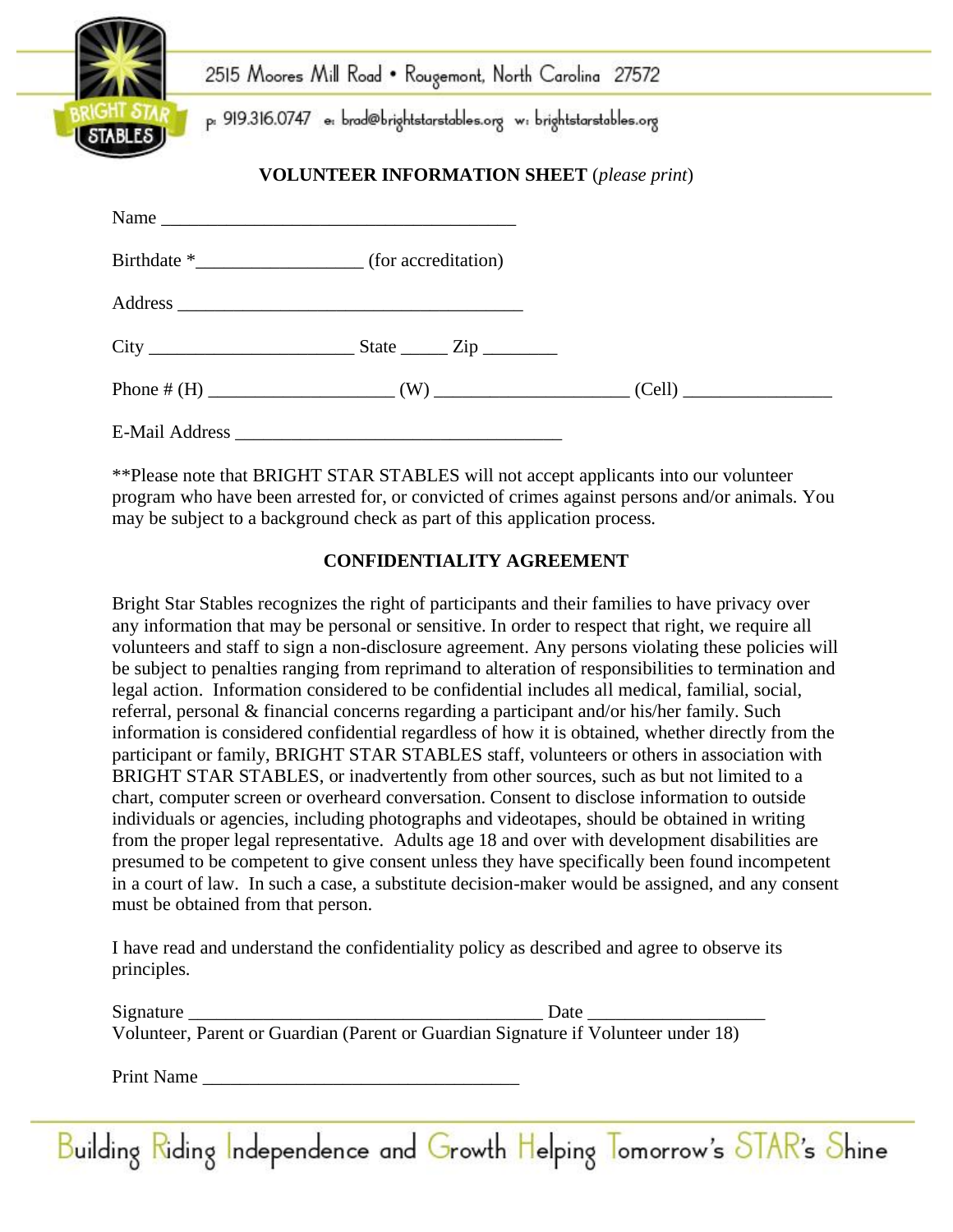

p: 919.316.0747 e: brad@brightstarstables.org w: brightstarstables.org

## **VOLUNTEER QUESTIONNAIRE** (*please print*)

How did you hear about BRIGHT STAR STABLES?

□ Newspaper □ Volunteer Agency □ Company publication/website □ Bulletin Board □ School □ Volunteer Fair □ Friend □ PATH □ BRIGHT STAR STABLES website  $\Box$  Driving by  $\Box$  Other:

Do you have horse experience? (circle one) Little / None/ Some/ Considerable

Briefly describe experience:

Are you comfortable working around horses? (circle one) Yes or No

What is your availability? (check all that apply)

□ Weekday mornings □ Weekday afternoons □ Weekday evenings □ Saturday mornings □ Saturday afternoons

Do you have training or experience working with people with disabilities? (circle) Yes or No

Briefly describe experience:

Are you able to walk for 45 minutes and jog short distances? (circle) Yes or No If no, please explain:

Given a chance to switch sides or change positions, are you able to hold your arm above shoulder height and support a rider's weight? (circle one) Yes or No

If no, please explain:

Do you have any health issues or physical limitations that we should be aware of? Yes or No If yes, please explain:

Please provide a minimum of one reason you are interested in volunteering for BRIGHT STAR STABLES: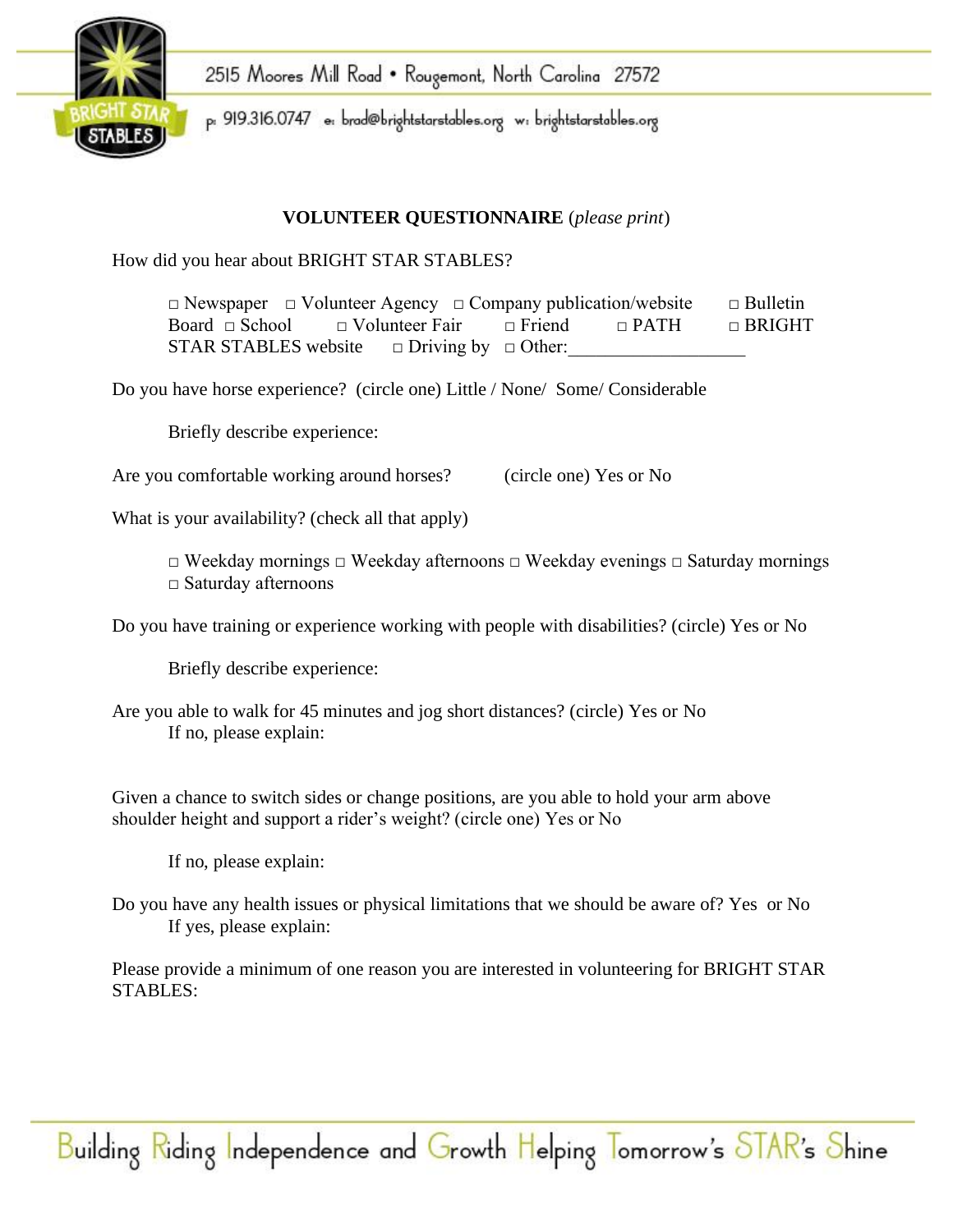

p: 919.316.0747 e: brad@brightstarstables.org w: brightstarstables.org

Please list the names of any programs or agencies for which you have volunteered in the last 5 years and briefly describe your duties:

Have you ever been arrested for, or convicted of, a crime against a person or animal? Yes or No

Have you ever been listed on a registry for child abuse? Yes or No

Please indicate other interests or skills: (check all that apply)

- □ Special events: □ Special Olympics □ Grant Writing □ Marketing/PR
- □ General Office/Mailings □ Board participation □ Schooling Horses
- □ Newsletter □ Research Prospects □ "Mane" House Parties □ Horse care
- $\Box$  Website/Web Design  $\Box$  Computers/IT  $\Box$  Other:

Please list THREE people, not related to you, who can provide a personal or professional reference:

NAME and PHONE NUMBER 1.

2.

3.

| Applicant Signature: |                                                                      | Date: |  |
|----------------------|----------------------------------------------------------------------|-------|--|
|                      | (Parent or Guardian signature if volunteer is under 18 years of age) |       |  |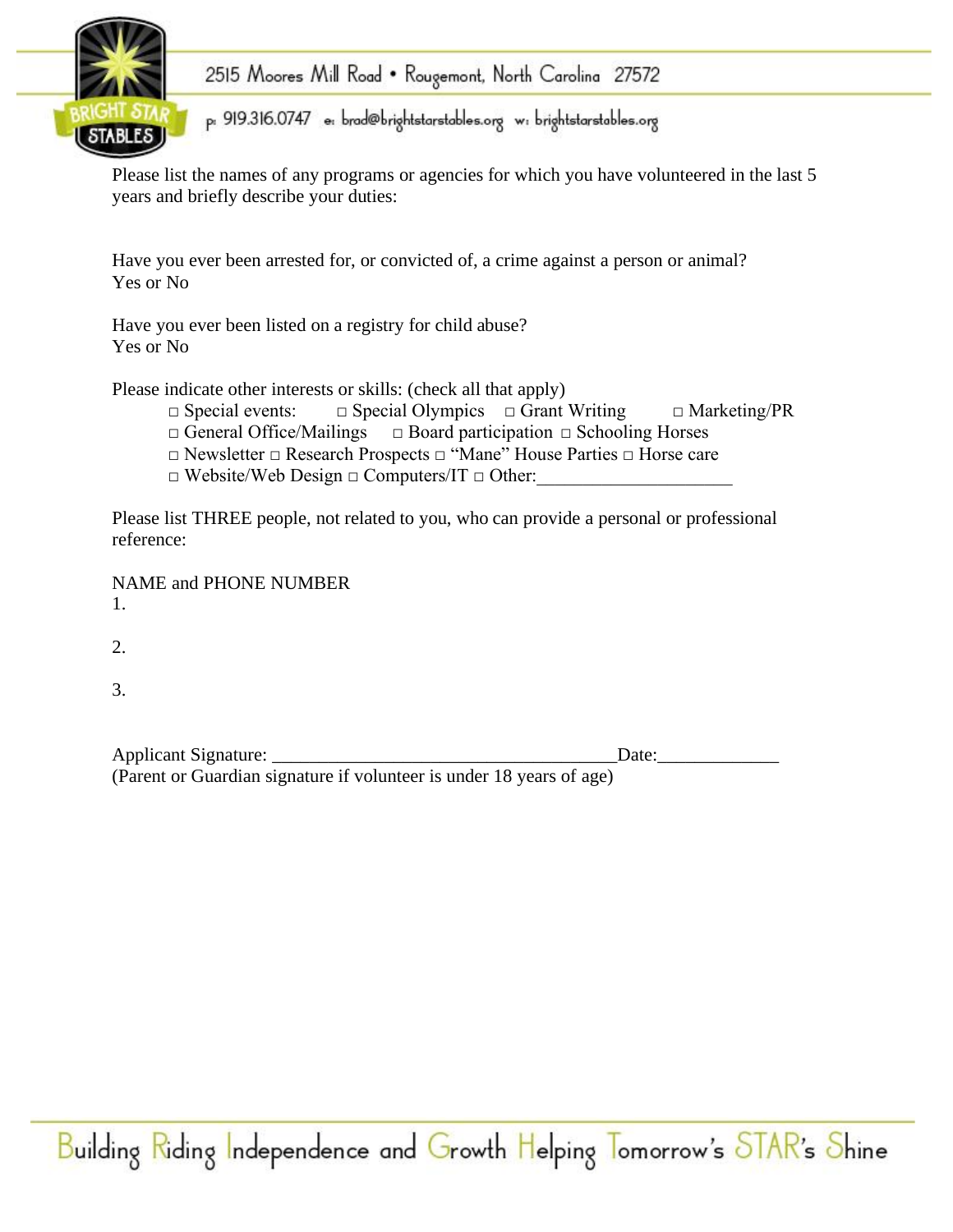

p: 919.316.0747 e: brad@brightstarstables.org w: brightstarstables.org

Dear Bright Star Volunteer,

Please read over the attached Volunteer Handbook. After you have read and understand the requirements, please sign this sheet.

#### ------------------------------------------------------------------------------------------------------------------ **Please sign here if you are a parent with a minor volunteer**

I, \_\_\_\_\_\_\_\_\_\_\_\_\_\_\_\_\_\_\_\_\_\_\_, have received and read the Bright Star Stables Volunteer Handbook and have clearly explained them to my minor, \_\_\_\_\_\_\_\_\_\_\_\_\_\_\_\_\_\_\_\_\_. I agree to uphold the rules and I will be responsible for assuring my minor upholds the rules as well.

## **Parent Signature**

**Date**

--------------------------------------------------------------------------------------------

#### **Please sign here if you are an adult volunteer:**

**\_\_\_\_\_\_\_\_\_\_\_\_\_\_\_\_\_\_\_\_\_\_\_\_\_\_\_\_\_\_\_\_\_**

I, \_\_\_\_\_\_\_\_\_\_\_\_\_\_\_\_\_\_\_\_\_\_\_\_, have received, read, understand, and agree to uphold the requirements/rules outline in the Bright Star Stables Volunteer Handbook.

## **Adult Volunteer Signature**

**\_\_\_\_\_\_\_\_\_\_\_\_\_\_\_\_\_\_\_\_\_\_\_\_\_\_\_\_\_\_**

**\_\_\_\_\_\_\_\_\_\_\_\_\_\_\_\_\_\_\_\_\_\_\_\_\_\_\_\_\_\_\_**

**Date**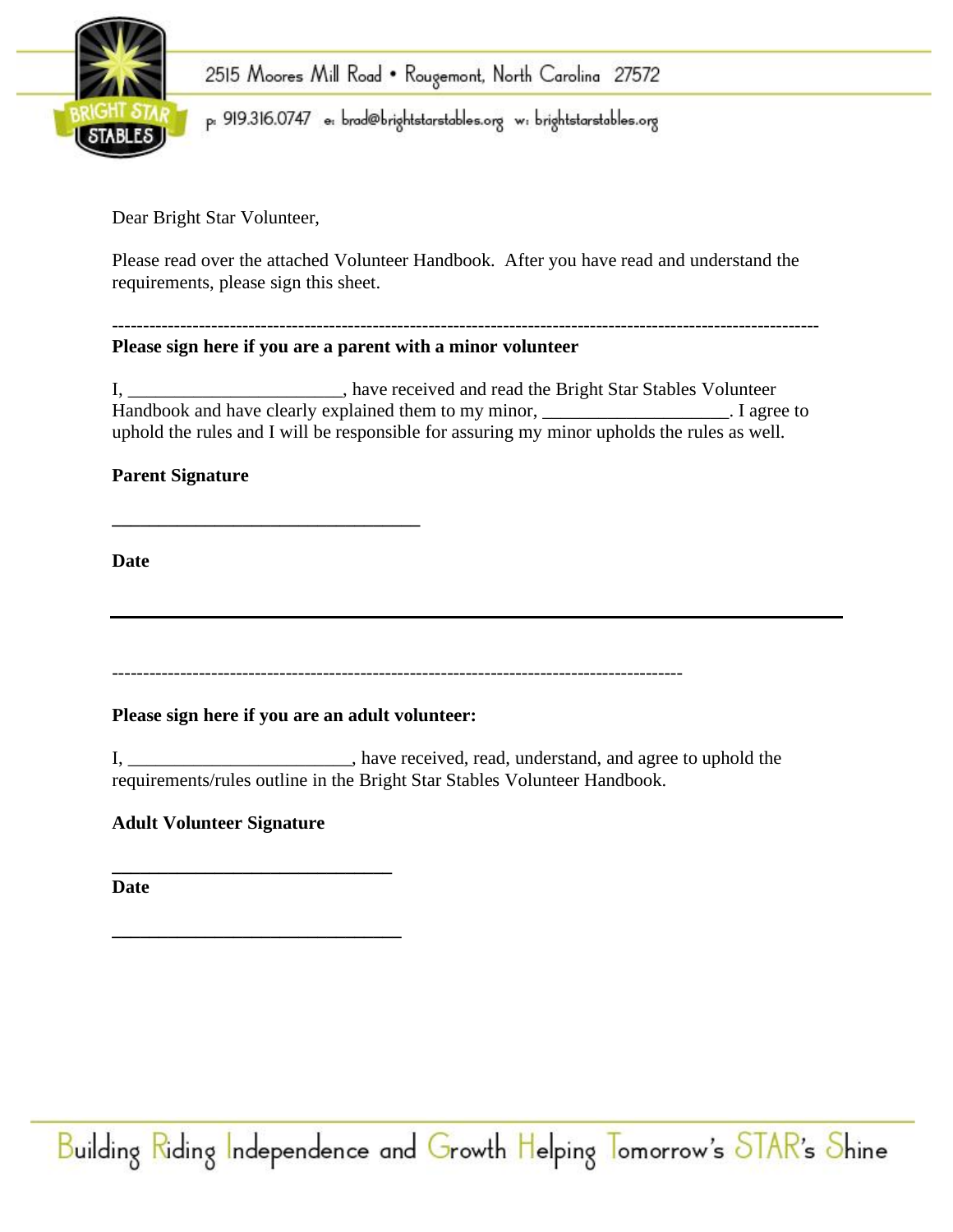

## **Bright Star Stables Volunteer Handbook**

## I. **GENERAL INFORMATION**

We like to see these teams work harmoniously and smoothly for the benefit of the participant. If you feel uncomfortable for any reason with your team, please discuss this with your instructor. We can almost always find a satisfactory solution!

There may be many opportunities to talk socially with your participant and you are encouraged to do so. However, please do not disrupt the lesson. Many students have trouble concentrating so please take care not to interrupt the direct line of focus between rider and instructor.

There may be times when your participant cannot focus on anyone far away and you might have to relay information from the instructor. Team members need to communicate with each other. Let your team know if you need to halt, change direction, cut across the arena or proceed to the center of the arena.

We like to **promote and foster independence in our participants**. **We try to not do anything for them that they can do for themselves, on or off the horse.** Our families and students appreciate this policy. If students need help, then by all means help them, but also give them a chance to do as much as they can themselves! This will take judgment on your part as well as sensitivity regarding each participant's particular needs. We are not saying to compromise safety, but when it is practical, give each student the opportunity to grow, learn and move toward the greatest level of independence they can achieve as individuals.

Here are some general requests of all volunteers:

- Each time you arrive; please make sure to sign in.
- We are aware that most volunteers do want to assist with lessons, and we will do our best to allow this opportunity – we ask you to please be flexible and understanding that our daily schedule does not always go as planned and may have rider cancellations as well as other work we need help completing around the farm that you may be asked to assist with.
- You will need to check the schedule on the white board for the rider/horse schedule of the day. Please follow the directions of the instructor while in a lesson.
- Always ask if you are unsure of anything or do not feel comfortable completing a task.
- Before you leave, please record your total amount of hours volunteered.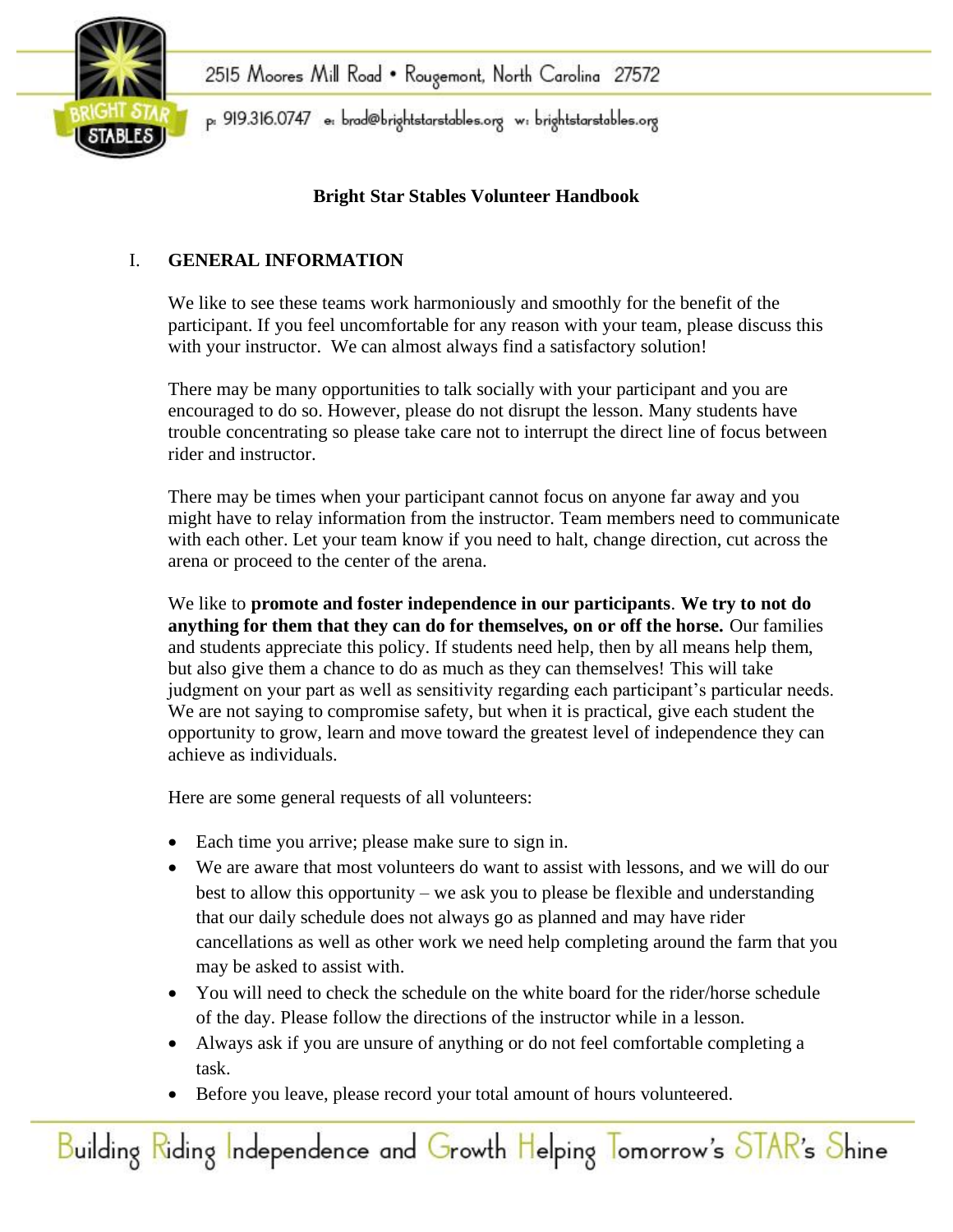

p: 919.316.0747 e: brad@brightstarstables.org w: brightstarstables.org

## II. **BENEFITS OF THERAPEUTIC HORSEMANSHIP**

The equine programs at Bright Star Stables are uniquely designed to meet the educational, behavioral, social and physical goals of people with disabilities.

Physical Disabilities - The horse's unique, three-dimensional movement replicates the movement that the human body experiences while walking. Therefore, sitting on a horse helps to strengthen and stimulate core muscles, which often improves walking ability.

Psychosocial Disorders – Horses provide motivation and encouragement to riders. The relationship that develops between participant and horse nurtures the development of skills such as responsibility, increased self-esteem, honesty and respect.

#### III. **PROGRAMS**

#### **RIDING LESSONS**

Each lesson incorporates the educational, physical, social and recreational goals of the individual student. The 45-minute lesson includes mounting, warm-up time, an exercise, an activity or pattern, skill development, skill review, a closing activity and dismounting. Group lessons have 2-5 students per class.

Lessons may include some unmounted time devoted to expanding horsemanship skills. Students may groom, saddle, feed, bathe or perform other appropriate activities that develop horsemanship skills.

#### **PERFORMANCE EVENTS**

Each year, Bright Star Stables students are invited to participate in an offsite horse show. Eligible and interested riders are notified in advance of dates, locations and level of ability required for each show offered. There are modest participant fees associated with each show.

#### IV. **BECOMING A VOLUNTEER**

- All volunteers are required to attend a volunteer training or be trained on the job in certain situations.
- Volunteer must be at least 14 years old to volunteer.
- Volunteers must fill out and sign all paperwork, if under 18 needs to be signed by a parent/guardian. Paper work must be reviewed and updated annually.
- Volunteers must have proof of current health insurance.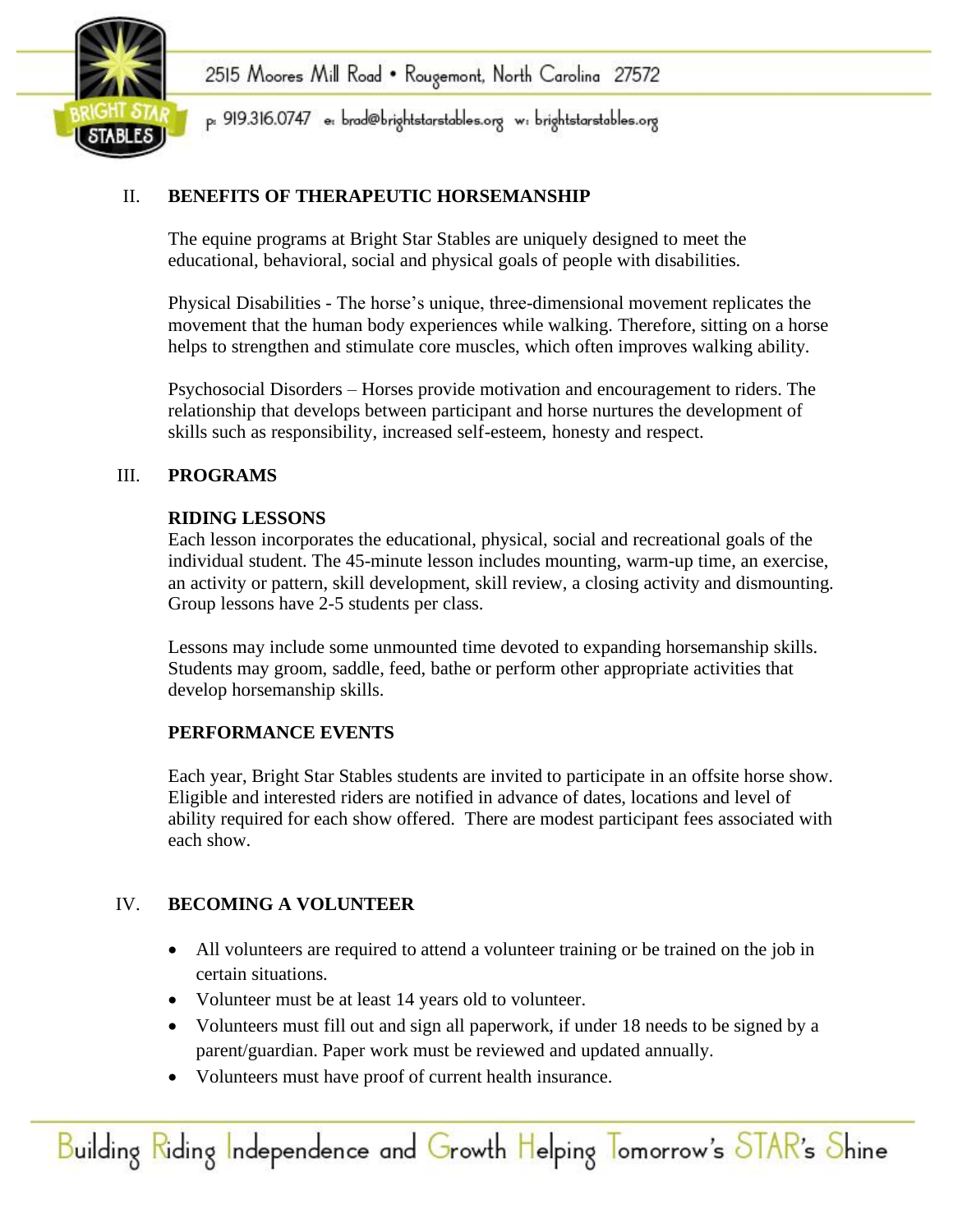

# p: 919.316.0747 e: brad@brightstarstables.org w: brightstarstables.org

We will match your skills and interests to our program's needs. Every job is essential and helps ensure that we provide high quality, safe, and therapeutic services to our riders.

Here are some general requests of all volunteers:

- Each time you arrive; please make sure to sign in.
- We are aware that most volunteers do want to assist with lessons, and we will do our best to allow this opportunity – we ask you to please be flexible and understanding that our daily schedule does not always go as planned and may have rider cancellations as well as other work we need help completing around the farm that you may be asked to assist with.
- You will need to check the schedule on the white board for the rider/horse schedule of the day. Please follow the directions of the instructor while in a lesson.
- Always ask if you are unsure of anything or do not feel comfortable completing a task.
- Before you leave, please record your total amount of hours volunteered.

A wide variety of opportunities exist for volunteers. Many of these opportunities are described below in the section under task/jobs

## **V. CLOTHING AND APPAREL GUIDELINES**

For your safety and the safety of riders and families, please follow these clothing and equipment guidelines:

- Wear comfortable shoes that protect your feet and ankles.
- No sandals, open-toed shoes, crocs, or soft shoes are permitted in the barn area or arena.
- No clothing with offensive or suggestive messages advertising alcohol or drug use.
- Avoid dangling earrings or other jewelry. Medical tags, necklaces and scarves should be worn under shirts/jackets during activities around horses. Wear sunglasses only if necessary

Please keep in mind Bright Star Stables is a professional organization and may often have unannounced visits or media opportunities. Please dress comfortably yet sensibly.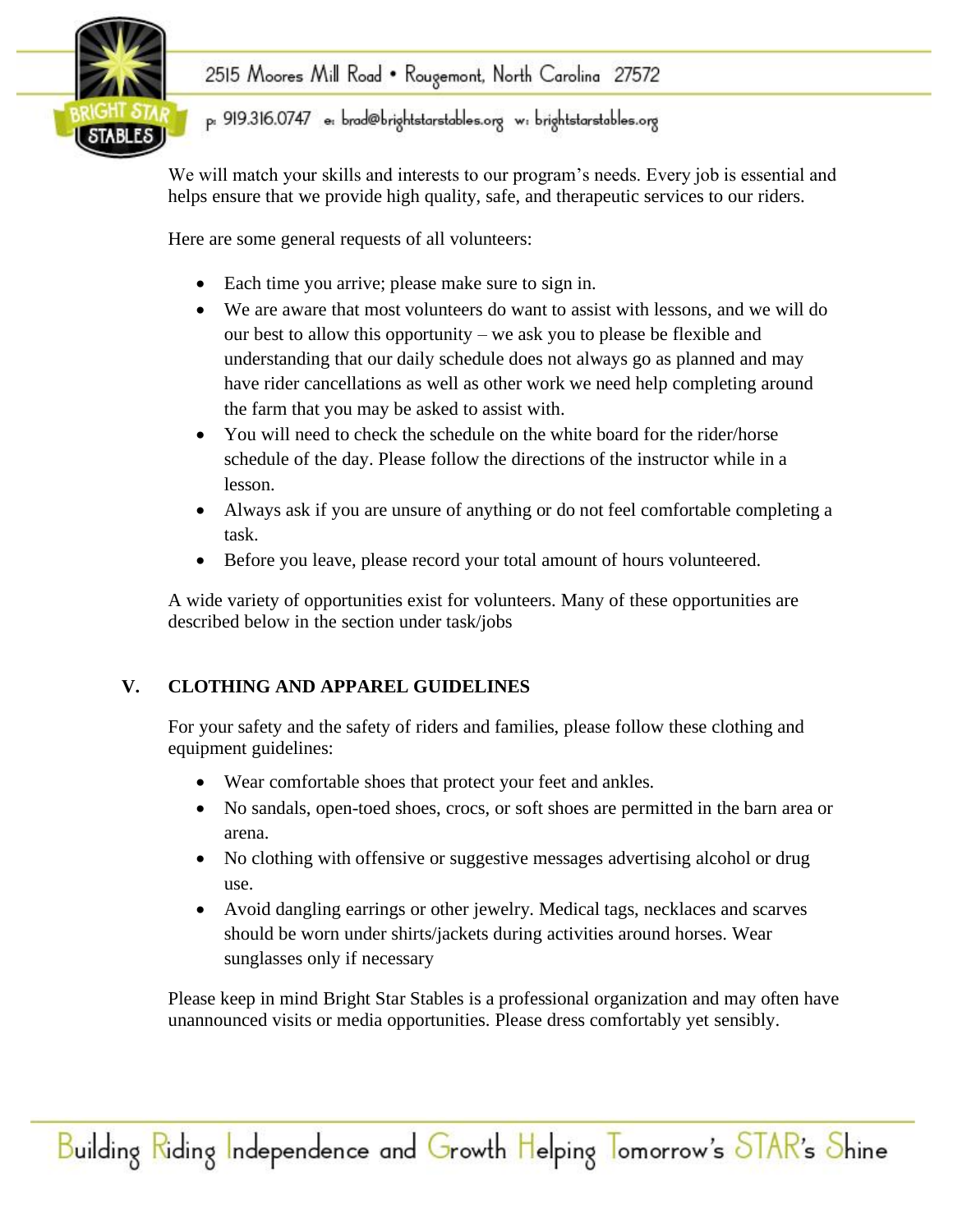

p: 919.316.0747 e: brad@brightstarstables.org w: brightstarstables.org

## **VI. ATTENDANCE POLICY AND CANCELLATIONS**

WE COUNT ON YOU!!!! Without volunteers we cannot allow the students to ride! Please arrive 15 minutes prior to your scheduled volunteer time.

Please let us know if you cannot make your scheduled time or have any **schedule changes call or text 919-316-0747.** Make sure you leave your full name. We know emergencies happen; please try your best to notify us ahead of time to allow us to find a substitute when necessary.

## **VII. WEATHER POLICY**

We will make every attempt possible to hold lessons. However, we will communicate via text and email when the weather forces us to cancel lessons. Please ensure that we have your most current contact details.

## **VIII. FOOD AND WATER**

Water is available; please bring a labeled water bottle with you in warm weather. Please do not rely on BRIGHT STAR STABLES to provide refreshments, we will try at times to have snacks available but cannot guarantee it. **Do not eat in front of the horses or riders.** 

#### **IX. TASK/JOBS**

In lessons, you will be assigned to work with a team consisting of the horse, rider, leader, and sidewalkers (as needed). Below describes some basic job responsibilities and actions that you may be asked to undertake.

#### **Horse Leader**

The leader is responsible for maintaining control of the horse, but also needs to stay tuned in to the rest of the TEAM. Pay attention to safety at all times.

Position:

- Walk on the left hand side of the horse's head- between the horse's head & shoulder unless otherwise asked.
- Lay the loose end of the lead rope across the palm of your hand
- Hold the rope lightly with your right hand about 5-10 inches from snap**leave slack in the rope.**
- Allow the horse to move head freely up and down as they walk- **DO NOT HANG ON THE LEAD ROPE**. This rhythmical movement starts at the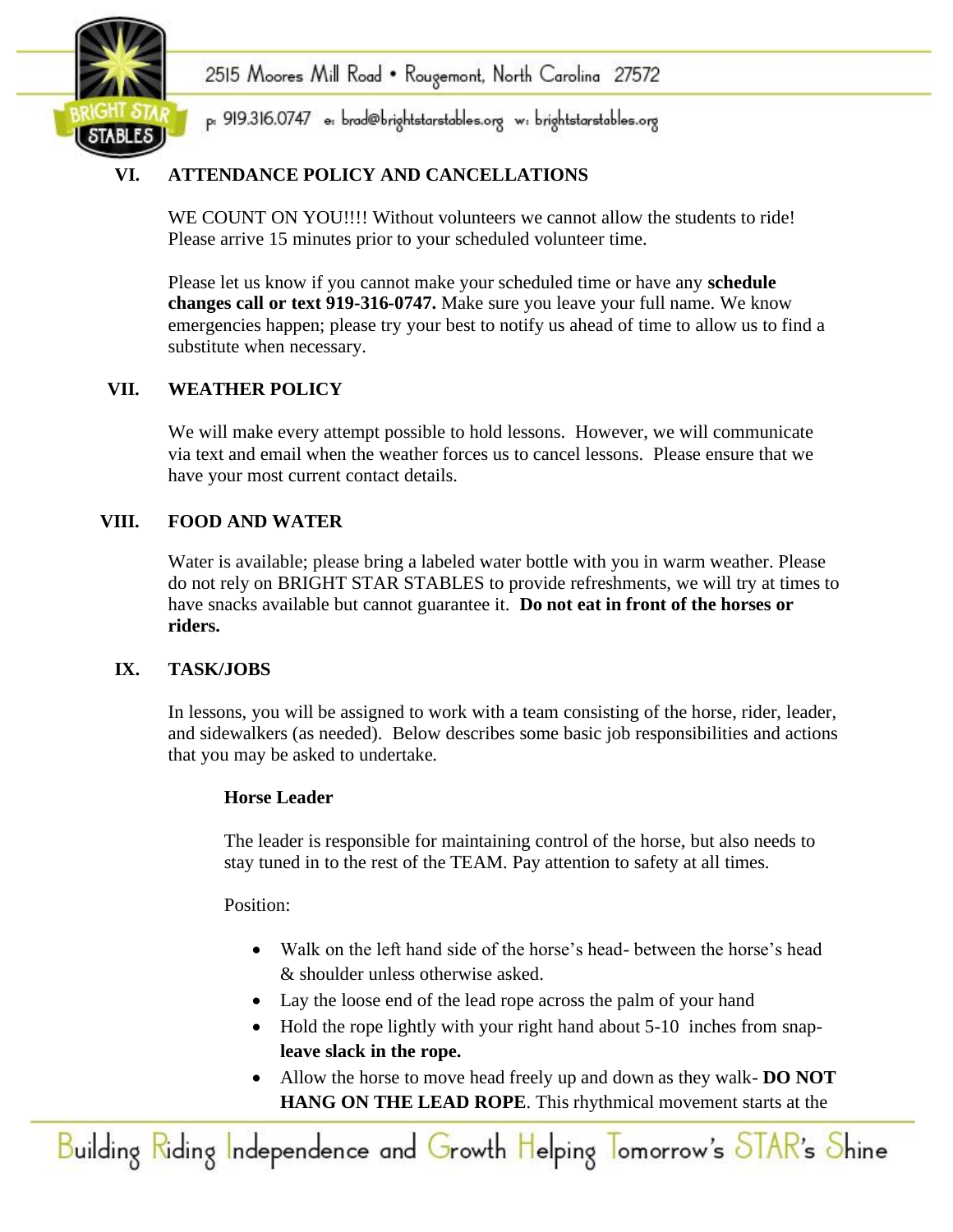

## p: 919.316.0747 e: brad@brightstarstables.org w: brightstarstables.org

head and moves all the way down the horse's spine- this movement is what makes horseback riding therapeutic. If the leader interferes with the horse's head the body stiffens up and there is no benefit from the horse's movement. Also, if you continuously constrict the movement of the horse's head they may become increasingly annoyed.

- Keep your attention focused ahead of you
- Do not attempt to drag the horse, don't look him right in the eye look forward in the direction of your movement.
- Use your voice "walk-on" or "whoa" instead of pulling on the lead rope
- During times a horse must stand still, remain relaxed and in front of them. Avoid clamping down on their head, this will cause tension and they may react by backing away from you.
- If there is ever a problem with the horse you are working with, please bring it to our attention.

## **Side-Walkers**

The responsibility of the side-walker is to help ensure safety of the rider throughout the lesson. You may be asked to provide physical support, as well as assist them in completing tasks when they need assistance.

The side-walker will:

- Walk right beside the rider's lower leg, close enough to provide stability when needed.
- Never leave your position next to the rider. If you need to stop for any reason the whole team stops with you. Inform the instructor if you cannot continue your role of sidewalker for any reason.
- Reinforce what the instructor says and make sure the rider hears and understands what the instructor is asking.
- You may need to encourage, calm, reassure or divert the rider's attention to the instructor, be helpful but do not interfere.
- DO NOT LEAN ON THE HORSE OR PONY OR POKE HIM WITH YOUR ELBOW.
- Walk or run in position to provide physical support as necessary
- Be constantly alert to the possible need of instantaneous help
- Remind instructor if you need to change sides in case your arms get tired
- Keep your eyes on the rider and in the direction you are going.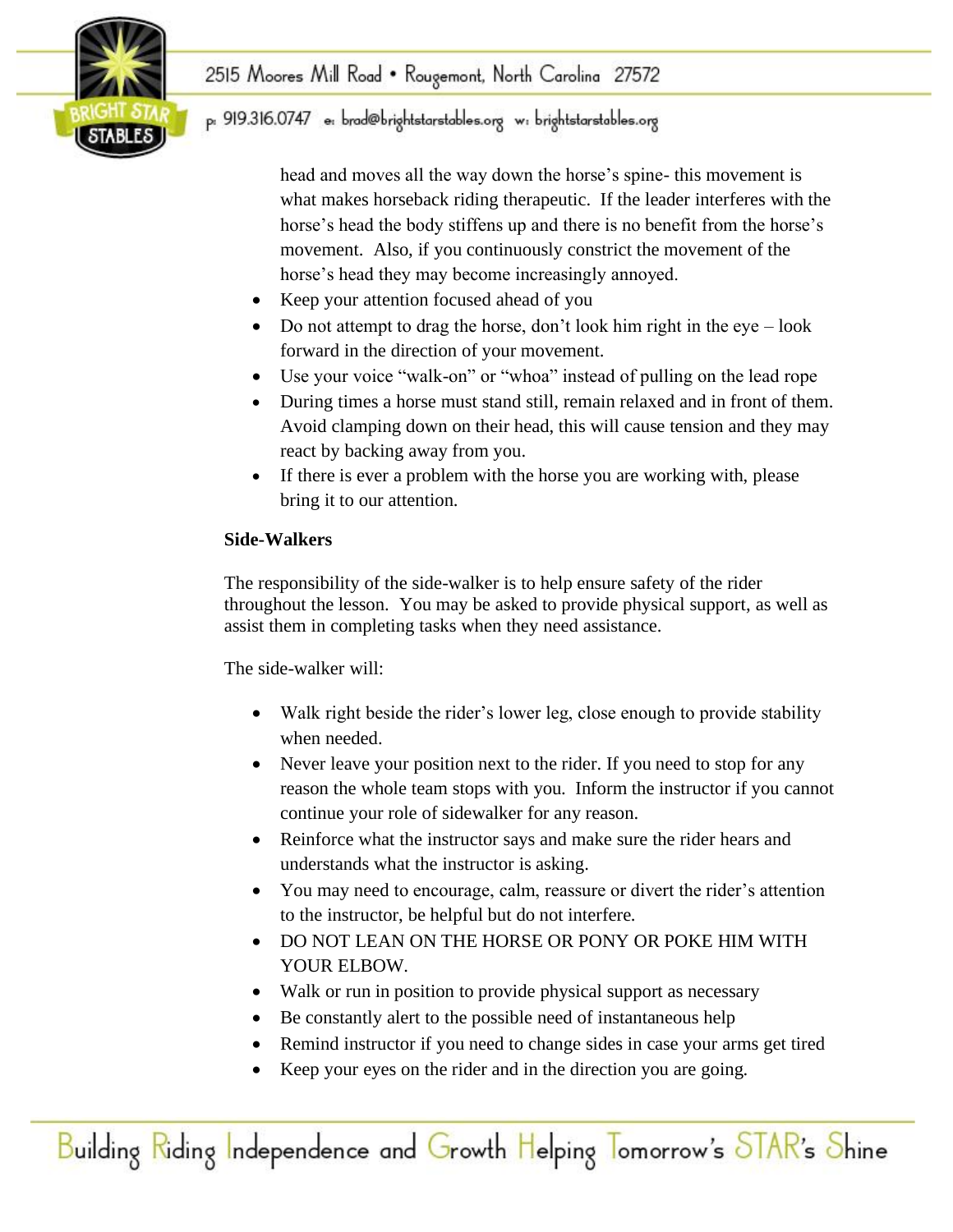

- DO NOT interfere with the horse by petting, poking, leaning or bumping. Allow the leader to do the job of moving the horse forward.
- When a rider requires only one side-walker, walk on the right unless otherwise directed. This puts a volunteer on either side of the horse for security.

## **Combined Leader/Side-Walker**

If your rider has good balance and has reached a certain level of riding competence, they may be assigned only one volunteer, a leader. Your responsibilities now include both the horse and rider. As the rider approaches independence on the horse, your job is to be reinforcement and a security resource.

## **Thigh-Hold**

This is the most common support for riders who need stabilizing support, the sidewalkers may be asked to use a thigh-hold.

With the arm that is nearest the rider, reach up and grip the front edge or flap of the saddle in a spot that will put your lower arm across the rider's thigh, apply light pressure to provide stability but not enough pressure to cause discomfort.

Some riders who do not need the thigh-hold during the walk may need it at the trot. The instructor will let you know when to use it.

If your rider is tactilely defensive, you should say, "I am going to put my arm on your leg." The instructor will let you know if this is called for.

If your rider has difficulty steering or halting the horse with the reins, put your hand over the riders hand to work the reins yourself. This allows the rider to learn by being a part of the process.

## X. **Mounting and Dismounting**

**All mounting and dismounting is completed by the instructor**, volunteer assistance will be called upon when necessary. As a leader, you will need to be aware of how to lead a horse into the ramp and to the block. Side-walkers are often needed to stand on the off side of the mount to help the rider bring the leg over the saddle or simply be an additional safety as they mount. During a dismount, leaders must stabilize the horse while the sidewalkers may be needed to help position the rider for a safe dismount. As always, follow the directions given by the instructor.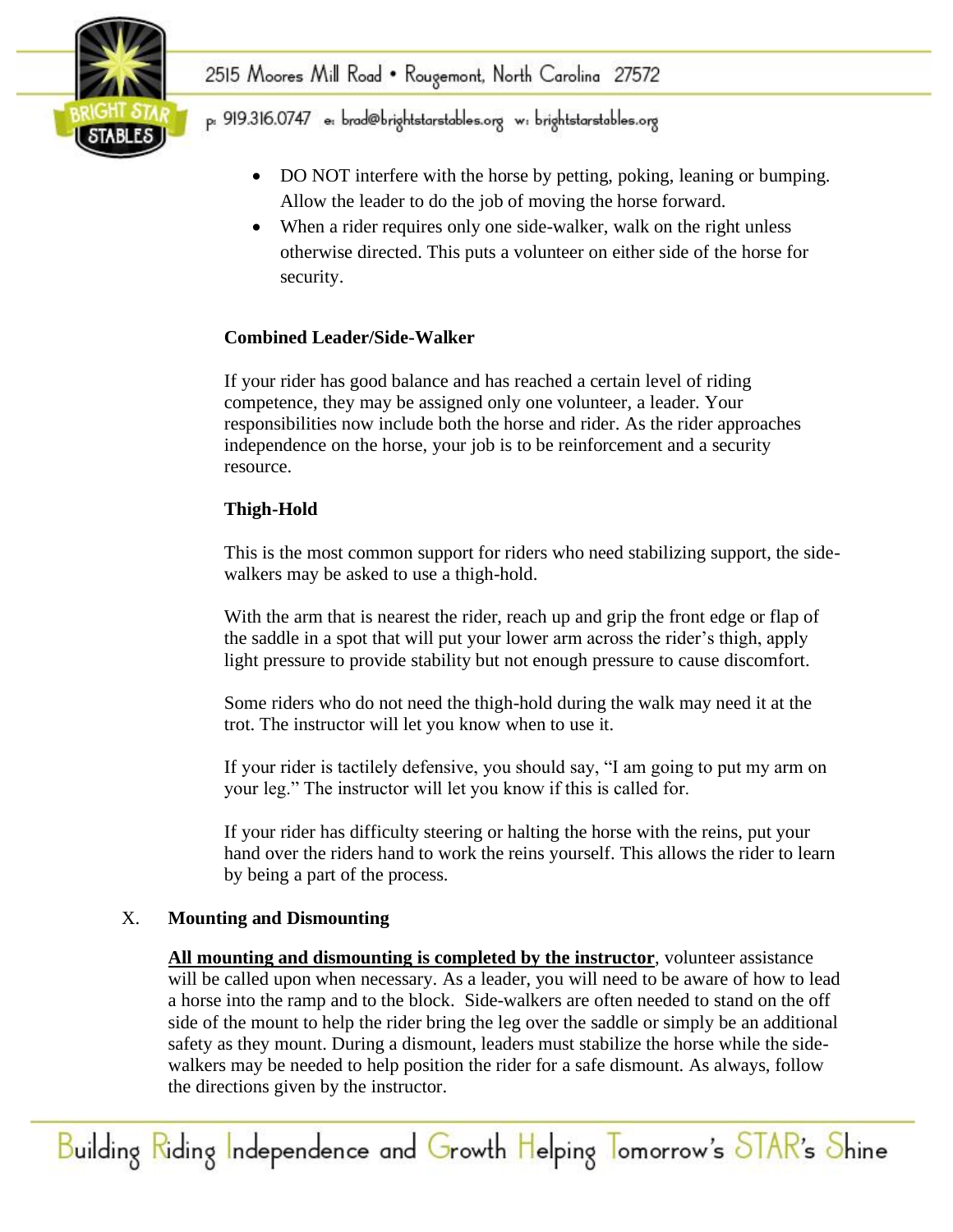

## **XI. EMERGENCY DISMOUNTS**

If the rider you are working with requires an emergency dismount, get the attention of the instructor and proceed with dismounting quickly and as safely as possible.

## XII. **FALLS OFF THE HORSE**

Although we do everything we can to prevent a fall, they do sometimes happen. If this should happen, the horse-leader immediately moves the horse away from the fallen rider. This will prevent the horse from accidentally stepping on the rider. The side-walker opposite the falling rider moves quickly away, allowing the horse an escape. The sidewalker on the side of the fall may be able to assist the rider to the ground, however we realize that this is not possible at all times, please do not do anything that may cause additional injury to the rider or to yourself. The instructor will attend to the fallen rider.

When a problem arises, all other horses should halt where they are. Facing the other horses toward the accident will help them stay calm. Volunteers wait for instructions from the instructor.

## **XIII. BARN CONDUCT AND SAFETY RULES**

- No touching or feeding the horses without a staff member present.
- No children allowed in stable area without an adult present.
- Do not enter or open a stall unless asked or accompanied by a staff member.
- Ask before giving any type of treat or food to the horses.
- Do not approach the horses while they are eating.
- Absolutely NO SMOKING in or around the barn/arena grounds.
- No running in barn or parking lot.
- All riders must wear a ASTM-SEI helmet when riding Bright Star Stables horses.
- Close-toed shoes must be worn when working with the horses (NO sandal or clogs). No bare, feet inside the barn at any time.
- Riders must wear a boot or hard soled shoe with a heel
- Please do not climb on the hay bales or sawdust piles.
- Please leave pets at home, therapy animals are allowed with prior permission.

## **XIV. EVACUATION PROCEDURE**

In the event of an emergency, look for the nearest exit sign (all buildings have signs at each exit). Exit the building and go to the arena to wait for further instructions from the staff/instructor in charge.

All exit doors are marked in red and the location of fire extinguishers are marked in green

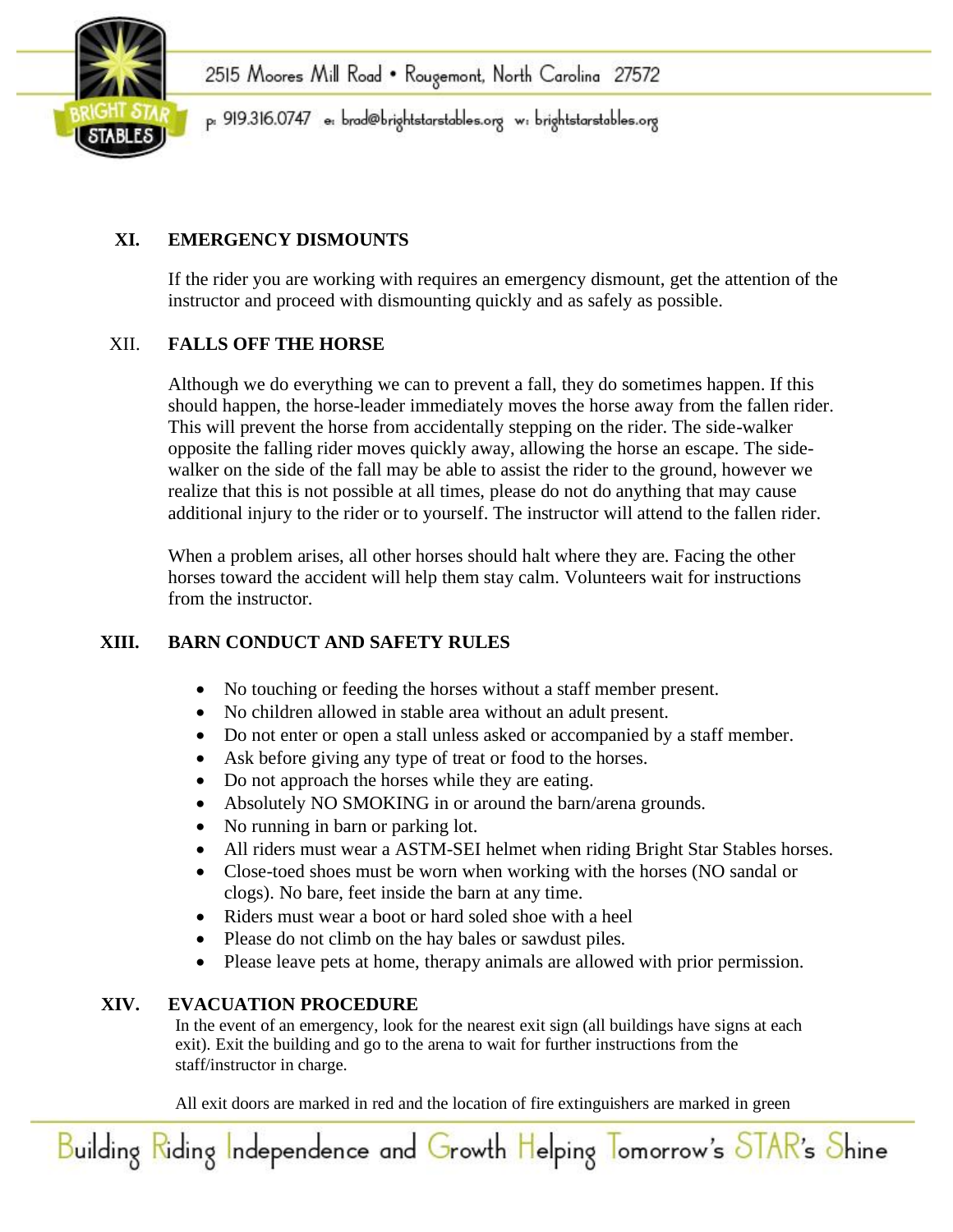

## **XV. CODE OF CONDUCT**

Thoughtful conduct and self-control factor into the safety and enjoyment of all participants. All persons at Bright Star Stables will be expected to adhere to the following the rules and policies of Bright Star Stables. We reserve the right to ask any individual to discontinue their service to the program or to dismiss any individual from our program who is not following rules and policies. Examples are listed below (but not limited to):

- Respect all property
- Disruption of a class
- Unacceptable or unsafe behavior
- Inappropriate sexual comments or sexual misconduct in any form.
- Inappropriate relationship or contact with a rider, volunteer, staff member or guest.
- Showing any form of disrespect to instructors, riders, or other volunteers or animals
- Carrying out unsafe actions that put an individual at risk
- Use of alcohol, smoking of any kind or any illegal substances on BRIGHT STAR STABLES property
- Failure to adhere to program policies
- Inattentiveness to tasks is unacceptable.
- Swearing or inappropriate language
- Rough-housing and inattentive socializing
- Excessive absenteeism or tardiness
- Breach of confidentiality

## **XVI. NON-DISCRIMINATION POLICY**

Bright Star Stables accepts volunteers regardless of race, color, nationality or ethnic origin and economic status.

## **XVII. VISITORS**

Visitors are always welcome during business hours in the observation area of the facility. Children must be supervised at all times. If visitors would like more information about Bright Star Stables or a tour of the entire facility, please arrange this with an Instructor in advance. You are responsible for your guests. *Visitors are not permitted in the barn area unless escorted by a Bright Star Stables volunteer or staff member. All persons entering the barn area must wear closed-toe shoes and follow the barn rules.*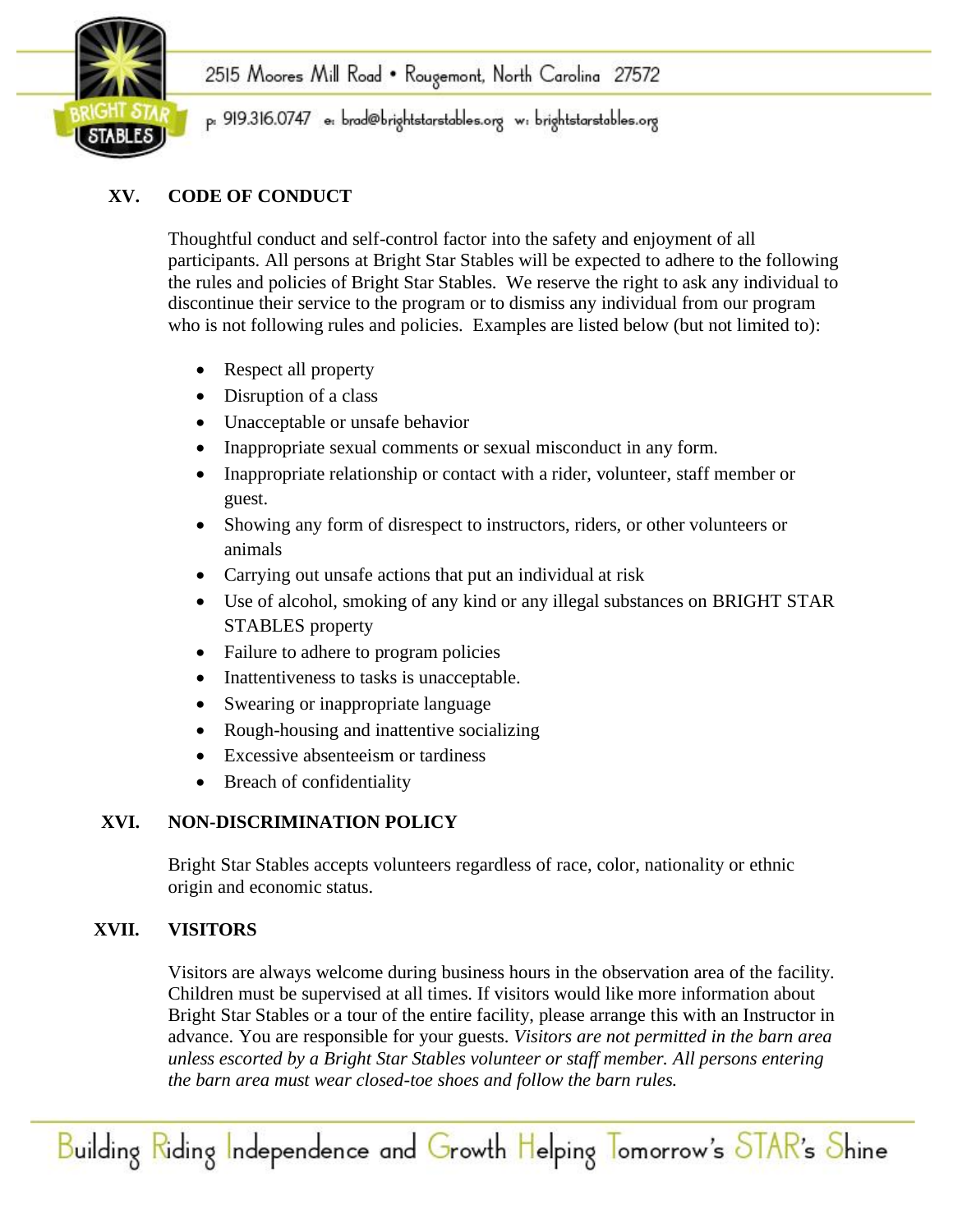

p: 919.316.0747 e: brad@brightstarstables.org w: brightstarstables.org

## **XVIII. EQUINE LIABILITY LAW**

WARNING: UNDER CHAPTER 99E OF THE NORTH CAROLINA GENERAL STATUTES, AN EQUINE ACTIVITY SPONSOR OR EQUINE PROFESSIONAL IS NOT LIABLE FOR AN INJURY TO OR THE DEATH OF A PARTICIPANT IN EQUINE ACTIVIITES RESULTING EXCLUSIVELY FROM THE INHERENT RISKS OF EQUINE ACTIVITIES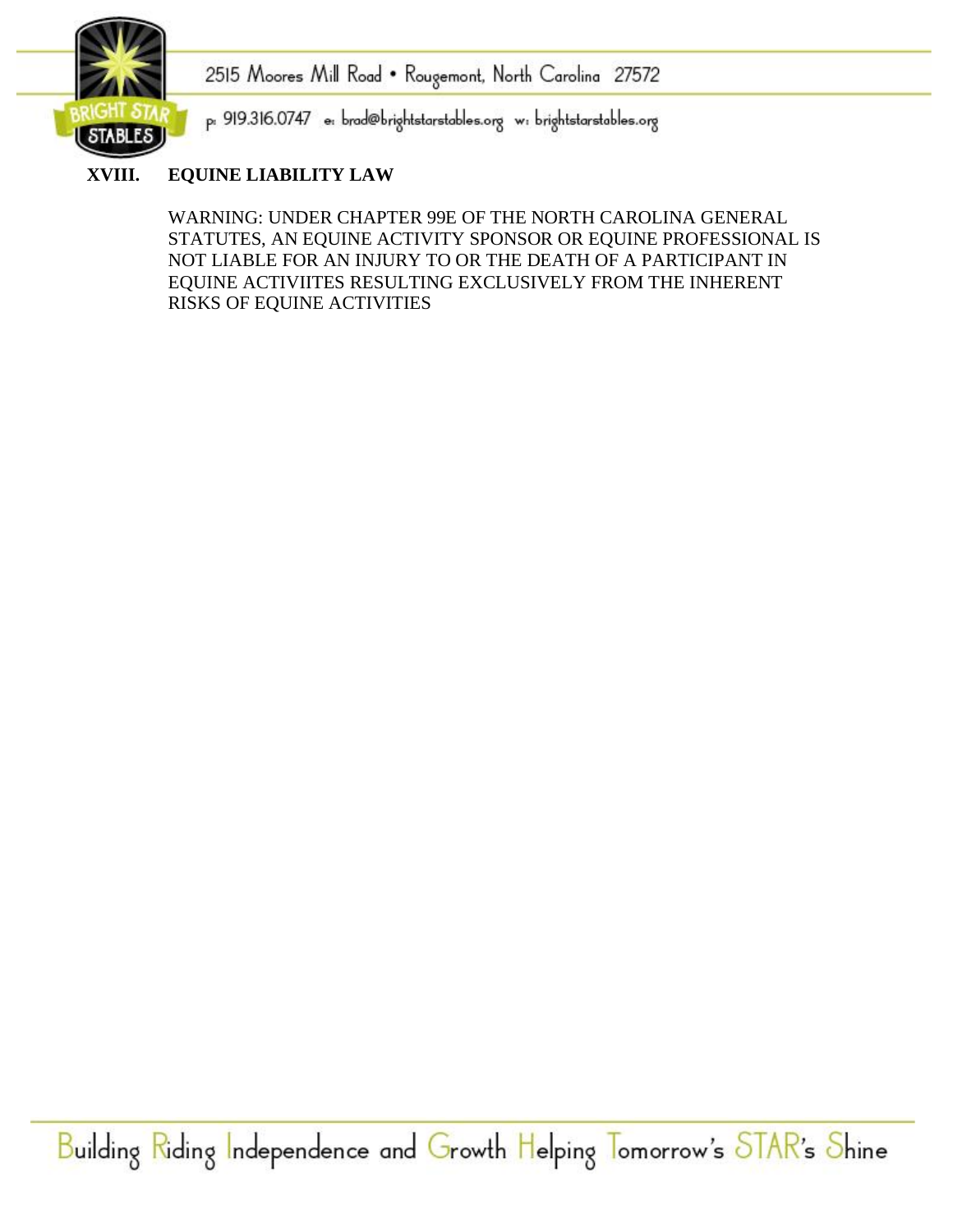

p: 919.316.0747 e: brad@brightstarstables.org w: brightstarstables.org

#### **WARNING: UNDER CHAPTER 99E OF THE NORTH CAROLINA GENERAL STATUTES, AN EQUINE ACTIVITY SPONSOR OR EQUINE PROFESSIONAL IS NOT LIABLE FOR AN INJURY TO OR THE DEATH OF A PARTICIPANT IN EQUINE ACTIVIITES RESULTING EXCLUSIVELY FROM THE INHERENT RISKS OF EQUINE ACTIVITIES.**

#### PLEASE READ THIS FORM CAREFULLY. IT CONTAINS IMPORTANT LIABILITY RELEASES AND EMERGENCY MEDICAL AUTHORIZATION.

|             | Volunteer's Name: D.O.B. |  |
|-------------|--------------------------|--|
|             |                          |  |
|             |                          |  |
|             |                          |  |
| Home Phone: | Work Phone: 2008         |  |
| Cell Phone: | E-mail: $\qquad \qquad$  |  |

#### **Emergency Medical Authorization**

In the event emergency medical aid or treatment is required due to illness or injury while participating in program functions or on The Glazer's / Bright Star Stables property, I authorize The Glazer's / Bright Star Stables to (i) secure and retain medical treatment and transportation if needed and (ii) release student records upon request to the authorized individual or agency involved in the medical emergency treatment. This provision will be invoked only if the person listed below cannot immediately be reached.

| Emergency Contact:                    | Telephone: |
|---------------------------------------|------------|
| Physician's Name:                     | Telephone: |
| Preferred Medical Facility: 1997 1997 |            |
| Health Insurance Co.                  | Policy No. |
|                                       | Seizures:  |
| Medications:                          |            |

*Non-Consent Option: If parent/guardian does not consent to the above emergency procedures, and wishes alternate action taken, please state so here: .*

Building Riding Independence and Growth Helping Tomorrow's STAR's Shine

*NON-CONSENT SIGNATURE ONLY:*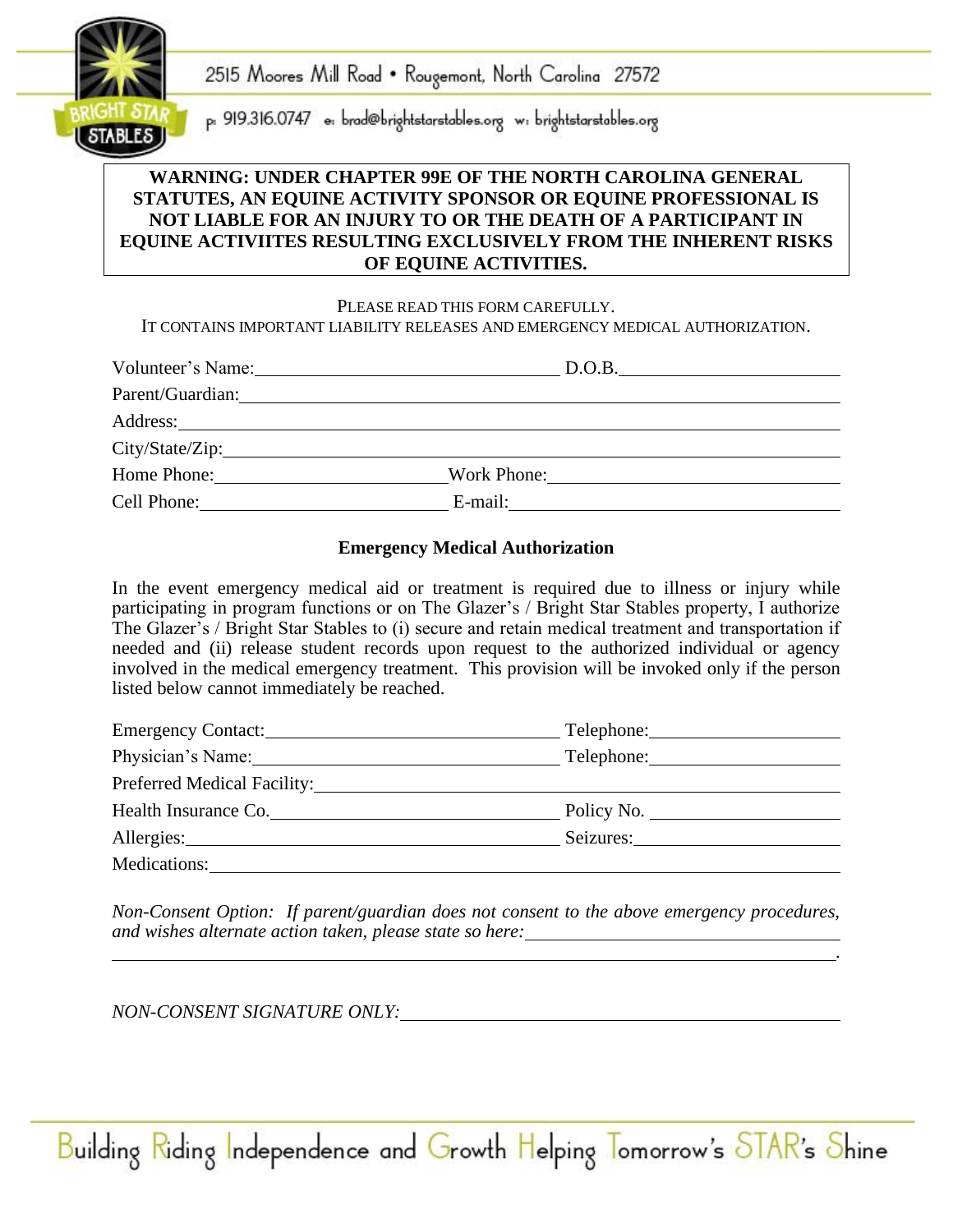

## p: 919.316.0747 e: brad@brightstarstables.org w: brightstarstables.org

#### **RELEASE, WAIVER OF LIABILITY, AND INDEMNITY AGREEMENT**

- 1. **Assumption of Risk**. I hereby assume full responsibility for, and risk of, any death or bodily injury to myself or others and damage to or destruction of my property or the property of others, caused by my engaging in any equine activity either on the premises of The Glazer's / Bright Star Stables or elsewhere while working with a The Glazer's / Bright Star Stables equine professional.
- 2. **Release, Waiver of Liability, and Discharge of Claims**. I hereby release, waive, and discharge any and all claims that I may now or in the future have for damages against The Glazer's / Bright Star Stables their employees, volunteers, heirs, successors, assigns, and personal representatives from arising directly or indirectly from my death, the death of any other person, bodily injury to me or others, or damage to my property or that of others, attributable to my engaging in equine activities, or my presence on The Glazer's / Bright Star Stables premises.
- 3. **Indemnification**. I agree to completely indemnify and hold harmless The Glazer's / Bright Star Stables from and against any and all claims, demands, causes of action, suits, actions, losses, liabilities, costs and/or expenses, including attorney's fees, which are occasioned by, or otherwise attributable to, matters for which I have assumed the risk and for which I am responsible in accordance with this Agreement and for any actions brought by my guests or invitees.
- 4. **Conditions of Nature**. I understand that The Glazer's / Bright Star Stables is **NOT** responsible for total or partial acts, occurrences, or elements of nature that can scare a horse, cause it to fall, or react in some other unsafe way. Some examples are: thunder, lightening, rain, wind, sound, sudden movement, unfamiliar objects, humans, wild and/or domestic animals, insects and/or reptiles which may walk, run, or fly near, or bite or sting a horse or person, irregular footing on out-of-door groomed or wild land which is subject to constant change in condition according to weather, temperature, and natural and manmade changes in landscape.
- 5. **Conditions of Premises**. In consideration of being permitted to enter for any purposes any restricted area (herein defined as including, but not limited to, arenas, stables, walkways, pens, corrals, fields, training areas, equipment rooms, horse bathing stall, office, classrooms, and any other areas appurtenant to any area where any activity relating to an equine activity shall take place), or being permitted to participate in any way in any equine activity, I acknowledge, agree, and represent that I have, or will immediately on entering any of such restricted areas, and will continuously thereafter inspect such restricted areas and all portions of restricted area or areas, and my participation, if any, in an equine activity constitutes an acknowledgment that I find and accept the area as being safe and reasonably suited for the purposes of its use, and I further agree and warrant that if, at any time, I am in or about restricted areas and I feel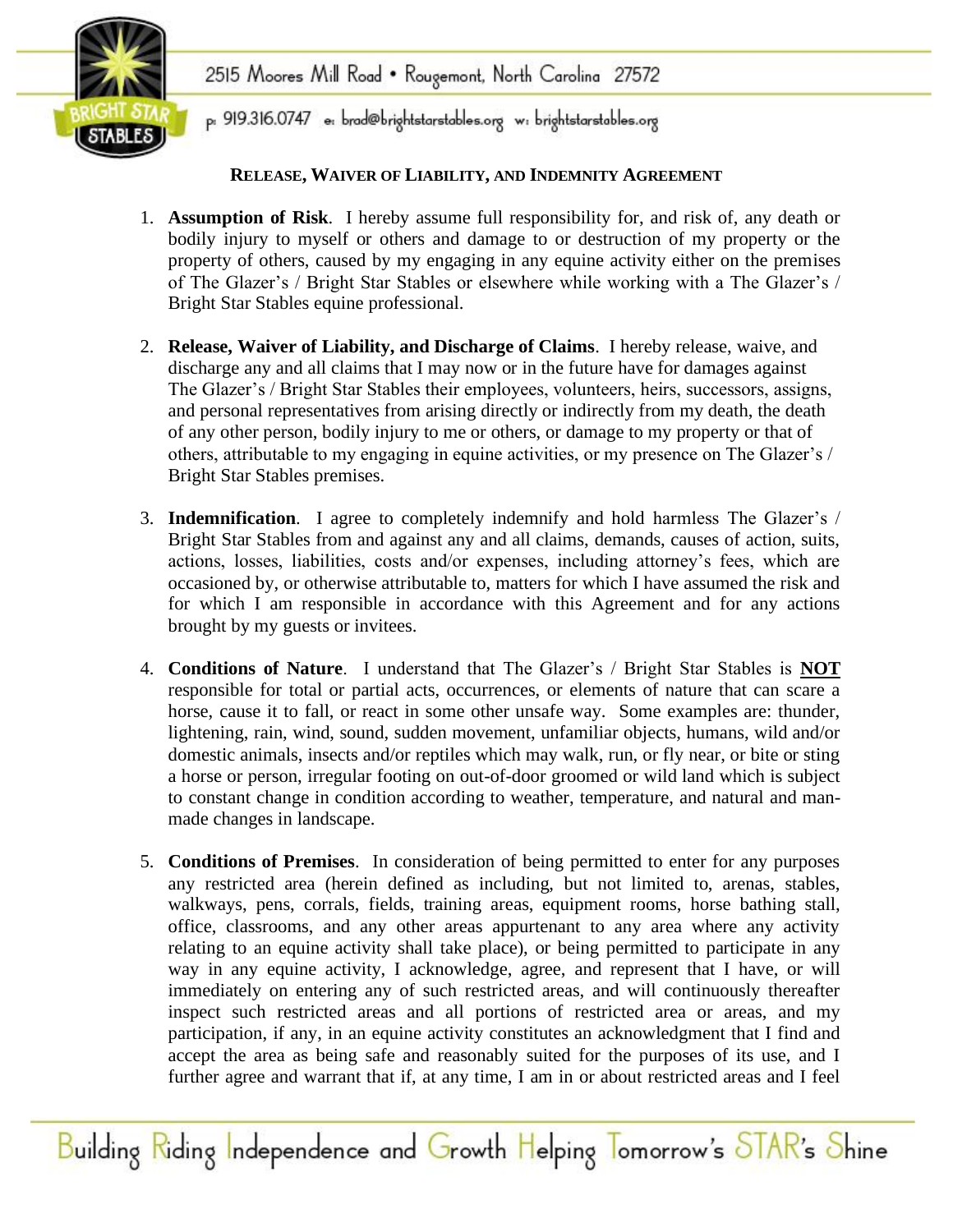

p: 919.316.0747 e: brad@brightstarstables.org w: brightstarstables.org

anything to be unsafe, I will immediately advise my instructor and will immediately leave the restricted area.

- 6. **Equipment and Tack**. I understand that in consideration of being permitted to use the equipment and/or tack of The Glazer's / Bright Star Stables, I acknowledge, agree, and represent that I have, or will immediately prior to using such equipment or tack, and will continuously thereafter inspect such equipment and tack, and do further warrant that my use of such equipment and tack constitutes an acknowledgment that I find and accept such equipment and tack as being safe and reasonably suited for the purposes of its use, and I further agree and warrant that if, at any time, I feel any equipment and tack are unsafe, I will immediately advise my instructor and will immediately cease using such equipment and tack.
- 7. **Protective Headgear**. I understand that The Glazer's / Bright Star Stables require me to wear ASTM/SEI-certified helmet at all times while riding. I understand and acknowledge that the risk of head injuries and death are significantly reduced by wearing appropriate headgear. I hereby release, waive, and discharge The Glazer's / Bright Star Stables from and against any and all claims that I may not or in the future have for damages resulting from my failure to wear headgear while riding either on Bright Star Stables' premises or at an offsite facility.
- 8. **Jurisdiction and Venue**. This Agreement is made and is to be construed under the laws of the State of North Carolina. Venue for any matter or dispute with respect to this Agreement shall be in a court of competent jurisdiction in Durham County, North Carolina.
- 9. **Severability.** If any court determines that any provision of this Agreement is invalid or unenforceable, any invalidity or unenforceability will affect only that provision and will not make any other provision of this Agreement invalid or unenforceable. Instead, the court shall modify, amend, or limit the provision to the extent necessary to render it valid and enforceable.
- 10. **Binding**. This Agreement shall be binding upon and inure to the benefit of the parties hereto, their respective heirs, personal representatives, guardians, successors, and assigns.

| Executed this | $\mu$ av |  |
|---------------|----------|--|
|---------------|----------|--|

PARTICIPANT

Signature